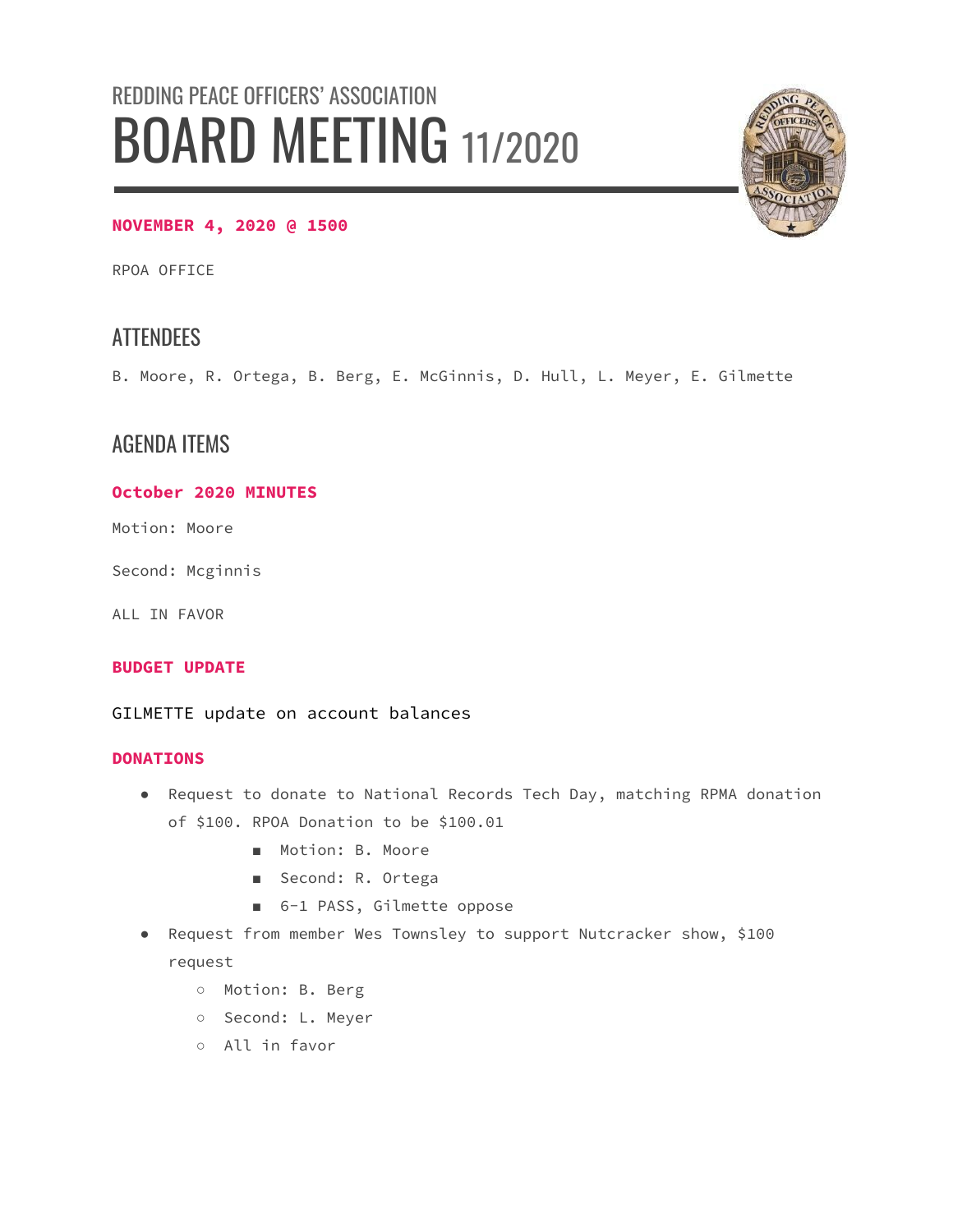#### **BOARD BUSINESS**

#### **NEGOTIATIONS**

● Meeting November 19th. Moving forward as planned.

#### **DISCIPLINE ISSUES**

● Executive meeting (Will Williams)

#### **RETIRED ANNUITANT POSITION**

- Chief Schueller wants to add a single Retired Police Annuitant to investigate Cold Cases. This would be a 980 hour position.
	- Discussion amongst the Board, with a strong opposition to this based on past history and falling in line with Reserve positions. Position of the Board is that if the priority of the City is to investigate these crimes, it should be a full time investigator position.
	- This item is *TABLED* for the foreseeable future.

#### **OVERTIME**

- Discussion over RPMA members time off affecting RPOA members, potentially causing Mandated Overtime. The Board has no issue with posting overtime to cover RPMA time off, however if no one from RPOA signs up voluntarily for open slots, it shall be the responsibility of the RPMA to fill those positions.
	- B. Moore to have discussion with Admin

#### **NEW BOARD**

- Incoming Board to assume duties in January 2021. Invite to incoming Board members to attend December 2020 meeting and a transition meeting to take place for each position. Invite made by B. Berg via text with acknowledgment from all.
- Reminder text sent to incoming Board members sent by E. McGinnis on 11/30/20 and on 12/2/20